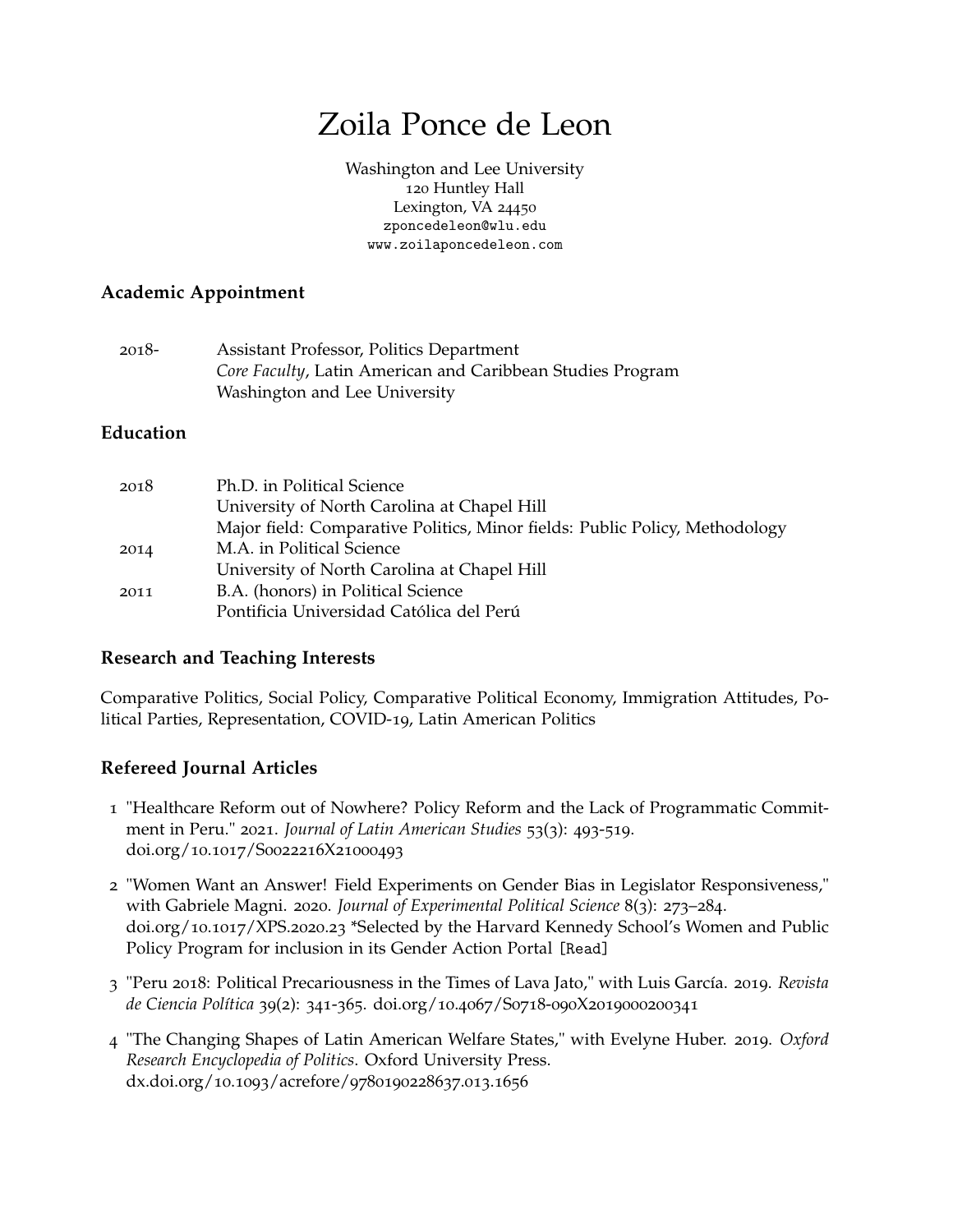#### **Textbook**

5 *Comparative Politics: Integrating Theories, Methods, and Cases*, 4th ed., with Tyler Dickovick, Jonathan Eastwood, and Robin LeBlanc. 2022. Oxford University Press. *Forthcoming*.

#### **Chapters in Edited Volumes**

- 6 "Healthcare System Reform in Peru." 2022. In *Balance de Investigación 2016-2021 y Agenda de Investigación 2021-2026*. [CIES](https://cies.org.pe/es/investigaciones/balance-y-agenda-2021/reforma-del-sistema)
- 7 "Health Care and the Public-Private Mix in Mexico, Chile and Peru." 2022. In Camila Arza et al., eds. *Oxford International Handbook of Governance and Management for Social Policy.* Oxford University Press. *Forthcoming*.

#### **Manuscripts in Preparation**

- 8 *Political Parties and Policy Reform: Expansion of Healthcare in Latin America* (Book Manuscript).
- 9 "Immigration and Deportation: Attitudes in Brazil and the United States," with Gabriele Magni (Article).
- 10 "The Quest for a COVID-19 Vaccine in Peru" in Alberto Vergara and Adrian Lerner, eds. *Perú Global.* Fondo Editorial de la Universidad del Pacífico.
- 11 "Party-Voter Policy Congruence: Rethinking its Relationship to Clientelism" (Article).
- 12 "¿Reforma de salud de la nada? Reforma de política pública y falta de compromiso programático en el Perú" in Viviana Baraybar and Daniel Encinas, eds. *La Continuidad de la Política.* Fondo Editorial de la Pontificia Universidad Católica del Perú.

#### **Public Scholarship**

- 13 "Sistema de Salud en el Perú y el COVID-19" (Healthcare System in Peru and COVID-19). 2021. *Pontificia Universidad Católica del Perú.* [\[Read\]](https://escuela.pucp.edu.pe/gobierno/publicaciones/sistema-de-salud-en-el-peru-y-el-covid-19/)
- 14 "Women politicians more likely to reply to people who reach out in need, study shows," with Gabriele Magni. 2020. *The Conversation*, October 19, 2020. [\[Read\]](https://theconversation.com/women-politicians-more-likely-to-reply-to-people-who-reach-out-in-need-study-shows-147395)
- 15 "How gender affects the response rates of politicians to inquiries about healthcare and unemployment support," with Gabriele Magni. 2020. *European Politics and Policy at the London School of Economics*, August 21, 2020. [\[Read\]](https://blogs.lse.ac.uk/europpblog/2020/08/21/how-gender-affects-the-response-rates-of-politicians-to-inquiries-about-healthcare-and-unemployment-support/)

## **Other Publications**

- 16 "Decisiones de política pública en una democracia sin partidos: el caso del 'SOAT médico'" (Public Policy Decisions in a Democracy without Parties: the Case of 'SOAT Médico'). 2012. *Politai Revista de Ciencia Política* 3, no. 5: 181-192.
- 17 *Drogas y política carcelaria en el Perú* (Drugs and Prison Policy in Peru), with Jérôme Mangelinckx and Juan M. Torres. 2012. Lima: Centro de Investigación Drogas y Derechos Humanos.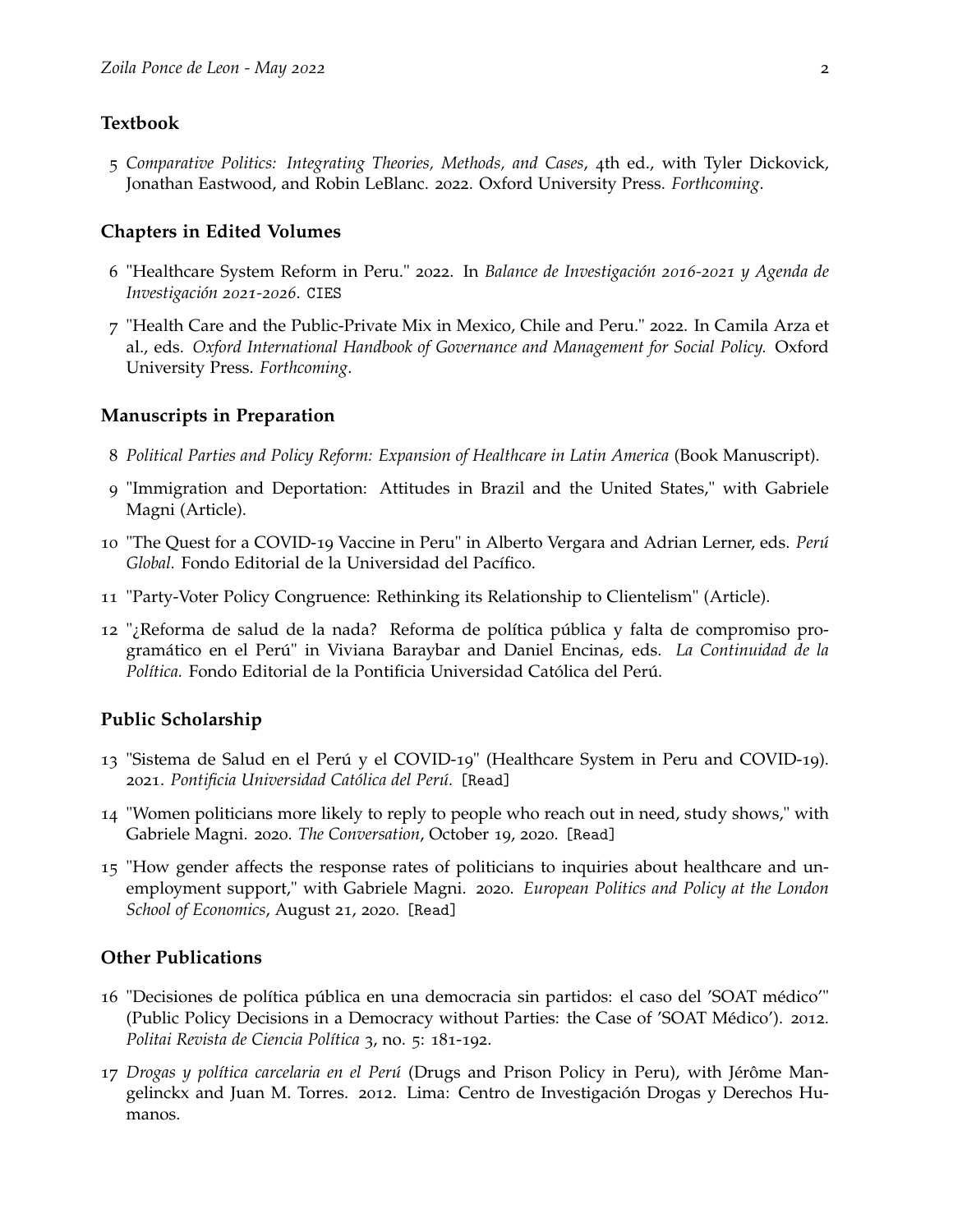#### **Fellowships and Awards**

 XXIII CIES Annual Research Contest, Healthcare System Reform: Research Balance and Agenda

, 2021, 2020, 2019 Lenfest Summer Research Grant, Washington and Lee University

John Patrick Hagan Award for Outstanding Teaching, UNC Chapel Hill

-2018 Academic Year Dissertation Completion Fellowship, UNC Chapel Hill

, 2015, 2014 Thomas M. Uhlman Summer Research Award, UNC Chapel Hill

Mellon Summer Dissertation Fellowship, Institute for the Study of the Americas (ISA)

Spring Off-Campus Dissertation Research Fellowship, UNC Chapel Hill

, 2013 APSA Fund for Latino Scholarship

Matthew J. Burbank Summer Research Fellowship, UNC Chapel Hill

Tinker Foundation Summer Pre-dissertation Field Research Grant, ISA

 Best Undergraduate Thesis in Political Science and Government, Pontificia Universidad Católica del Perú

 Award for Highest GPA upon Graduation in Political Science and Government, Pontificia Universidad Católica del Perú

## **Travel Grants**

Artinian Travel Award, SPSA (declined)

Graduate Student Transportation Grant, UNC Graduate School

Prestage-Cook Travel Award, SPSA

Southeast Latin American Behavior Consortium Travel Award

Lee Kuan Yew School of Public Policy Travel Grant, National University of Singapore

, 2015 Mellon Conference Travel Award, Institute for the Study of the Americas

, 2015 Whit Ayres Fund for Graduate Student Support, UNC Department of Political Science

APSA Annual Meeting Travel Grant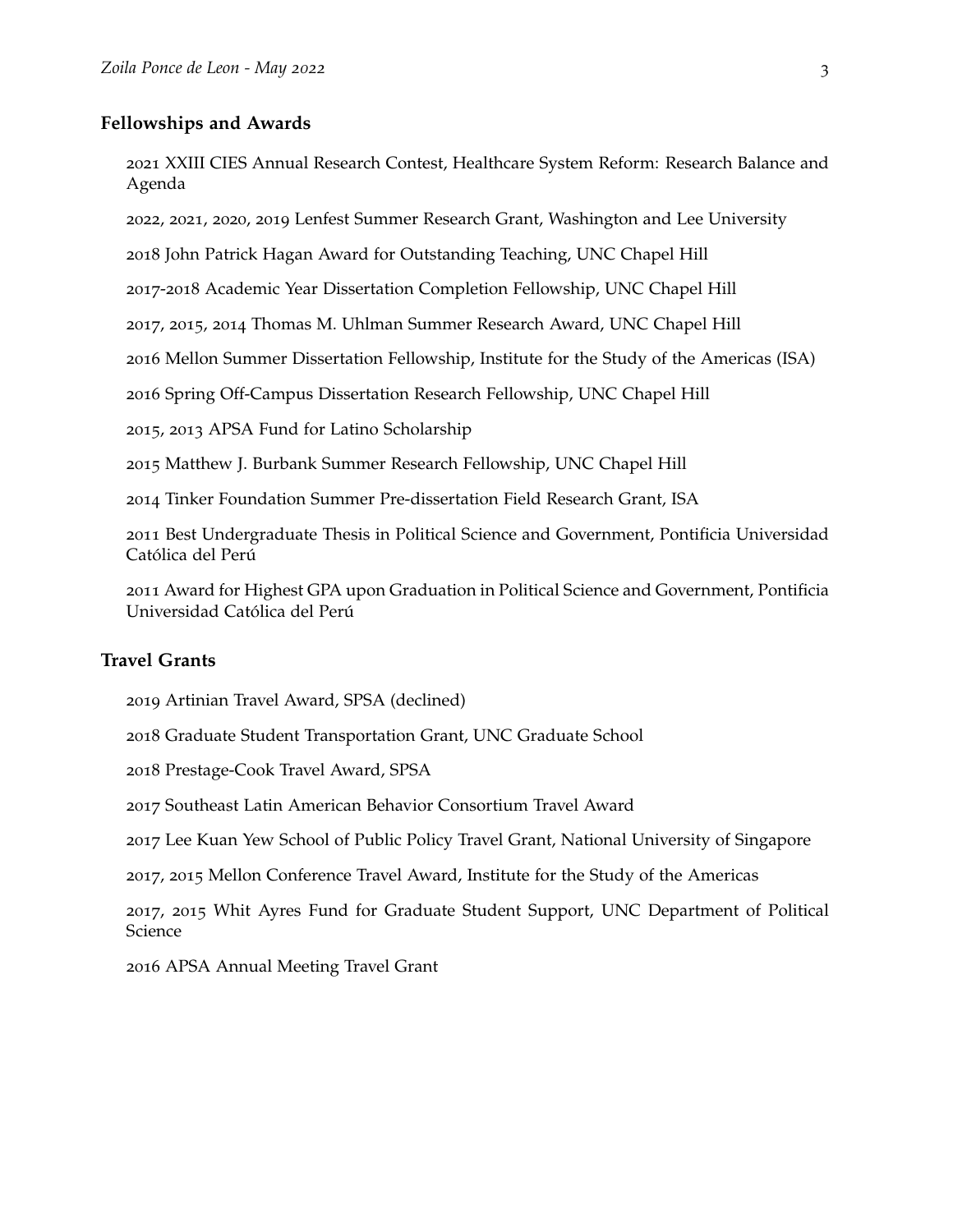## **Conference Presentations**

"Immigration and Deportation: Attitudes in Brazil and the United States" (with Gabriele Magni). EPSA 2022.

"Political Parties and Policy Reform: Expansion of Healthcare in Latin America" (Book Introduction). MPSA 2021, International Sociological Association (ISA) Forum 2021, Red Latinoamericana de Análisis de la Política Social (PolSoc) Virtual Presentation, August 14, 2020.

"Immigration in Europe and Latin America: A Comparative Analysis of Motivation and Preferences" (with Gabriele Magni). SPSA 2019.

"Party-Voter Policy Congruence: Rethinking its Relationship to Clientelism." Mini-Conference of the Southeast Latin American Behavior Consortium 2018.

"Two Paths to Reform: Political Parties and Technocrats in Latin American Healthcare Policy." LASA 2018, SPSA 2018.

"Healthcare and the Public-Private Mix in Mexico, Chile and Peru." LASA 2018.

"The Role of Political Parties as Policymakers: Health Reform and Programmatic Commitments in Latin America." International Conference on Public Policy 2017, LASA 2017.

"Electoral Rules, Gender, and Legislators' Responsiveness: Field Experiments from Europe and Latin America" (with Gabriele Magni). EPSA 2017.

"Policy Reform and Programmatic Commitments: The Role of Political Parties as Policymakers in the Peruvian Health Reform." MPSA 2017.

"Institutional Environment and Responsiveness of MPs: Field Experiments from Latin America and Europe." (with Gabriele Magni). APSA 2016.

"Transactional Representation: Rethinking Party Congruence and its Relationship to Clientelism." APSA 2015, LASA 2015, Political Accountability Workshop, Duke University, 2014.

"The Politics of Health Reform in Latin America: Agenda Setting and Decision Making in Chile and Peru." Congreso Latinoamericano de Ciencia Politica, Lima, July 22-24, 2015.

#### **Teaching Experience**

| 2018-2022 | <b>Washington and Lee University</b>                                |
|-----------|---------------------------------------------------------------------|
|           | POL 380: Immigration Attitudes                                      |
|           | POL 247: Latin American Politics                                    |
|           | POL 290: Dystopian Fiction, Horror, and Politics                    |
|           | POL 105: Global Politics                                            |
|           | INTR 202: Applied Statistics                                        |
| 2013-2017 | <b>UNC Chapel Hill</b>                                              |
|           | POLI 238: Contemporary Latin American Politics (Instructor)         |
|           | POLI 130: Introduction to Comparative Politics (Teaching Assistant) |
| 2012      | Pontificia Universidad Católica del Perú                            |
|           | Academic Research in Political Science (Teaching Assistant)         |